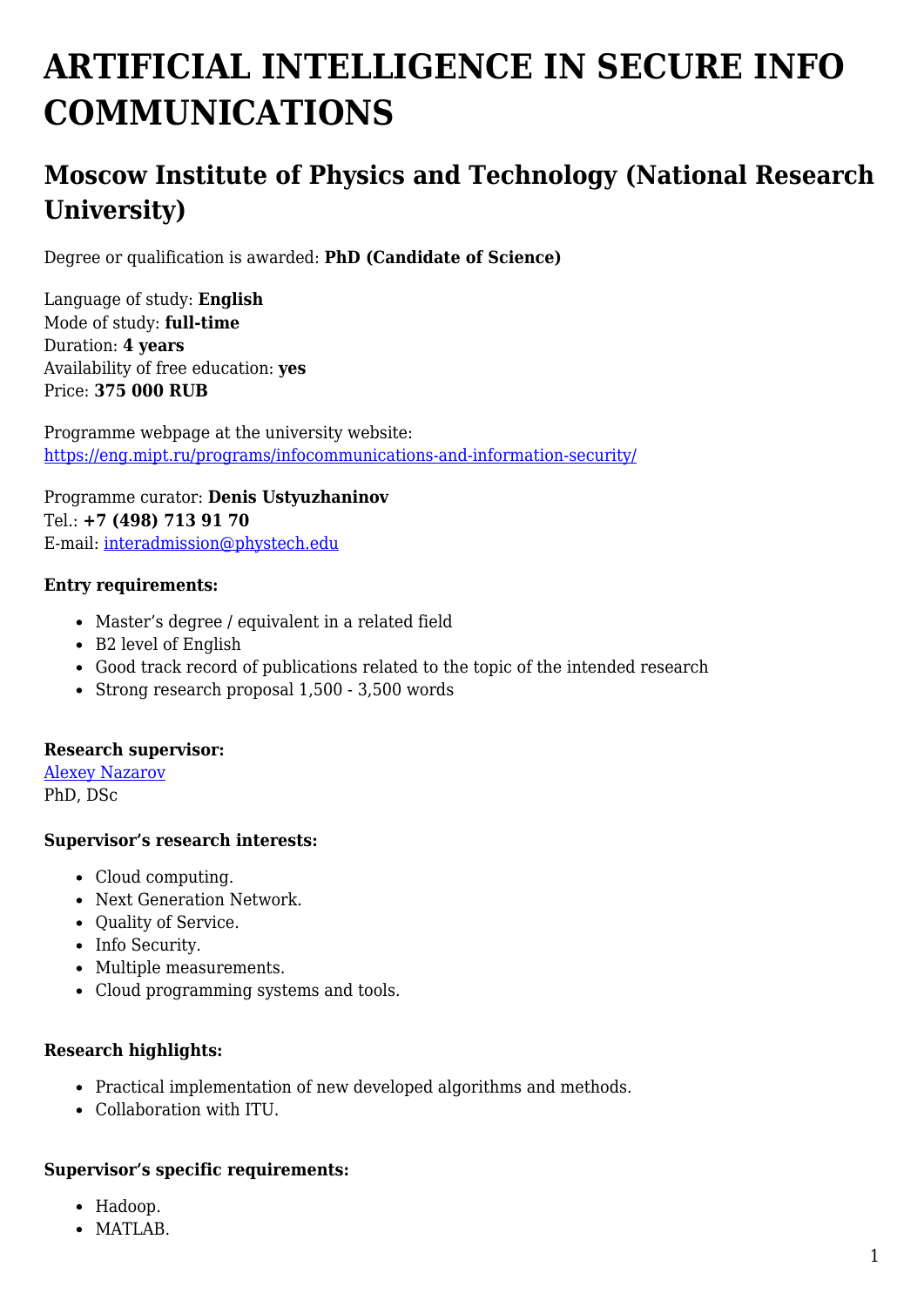$\bullet$  C/C++.

## **Main publications:**

(In Scopus)

- Anshita Dhoot, A.N. Nazarov & Alireza Nik Aein Koupaei 2020, ′A security Risk Model for Online Banking System′, paper presented in the annual Collection of scientific works of International Scientific Conference "2020 SYSTEMS OF SIGNALS GENERATINGAND PROCESSING IN THE FIELD OF ON BOARD COMMUNICATIONS", (IEEE Conference #48371), Moscow Technical University of Communication and Informatics (МTUCI), Institute of Electrical and Electronics Engineers (IEEE), Media Publisher Ltd, 2020, 5 p. DOI: 10.1109/IEEECONF48371.2020.9078655]
- A.N. Nazarov, Alireza Nik Aein Koupaei, Anshita Dhoot, Asyraf Azlan & Seyed Milad Ranaei Siadat 2020, ′Mathematical Modelling of Infrastructure as a Service′, paper presented in the annual Collection of scientific works of International Scientific Conference "2020 SYSTEMS OF SIGNALS GENERATINGAND PROCESSING IN THE FIELD OF ON BOARD COMMUNICATIONS", (IEEE Conference #48371), Moscow Technical University of Communication and Informatics (МTUCI), Institute of Electrical and Electronics Engineers (IEEE), Media Publisher Ltd, 2020, 7 p. DOI: 10.1109/IEEECONF48371.2020.9078629
- Nazarov A.N. Processing streams in a monitoring cluster. Rossiiskii technologicheskii zhurnal = Russian Technological Journal. 2019; Vol. 7, № 6, pp. a54-65. <https://doi.org/10.32362/2500-316X-2019-7-6-56-67>
- A.N. Nazarov, D.V. Pantiukhin, I.M. Voronkov & M.A. Nazarov 2019 ′Intelligent monitoring of cyber attacks ′// Proceedings of International Conference on the topic Industry Interactive Innovation in Science, Engineering and Technology (I3SET2019) during 13th & 14th December 2019, JIS College of Engineering (An Autonomous Institute, West Bengal, India), 11 p.
- D.V. Pantiukhin, I.M. Voronkov & A.N. Nazarov 2019 ′Intelligent methods for intrusion detection in local area networks′// Proceedings of VI International Conference program "Actual Problems of System and Software Engineering (APSSE 2019)", 12 p.
- Nazarov A., Sychev A, Alireza Nik Aein Koupaei, Sanjeev Kumar Ojha, & Himanshu Rai 2019, ′ Statistical compaction of a monitoring cloud cluster resource when processing streaming services′ // Proceedings of 6-th International Conference Engineering & Telecommunication – En&T-2019. Moscow, MIPT. November 20-21, 2019, 4 p, DOI: 10.1109/EnT47717.2019.9030598.
- Nazarov. A. & Alireza Nik Aein Koupaei 2019, ′An Architecture Model for Active Cyber Attacks on Intelligence Info-communication Systems:Application Based on Advance System Encryption(AES-512) Using Pre-Encrypted Search Table and Pseudo-Random Functions(PRFs) ′ // Proceedings of 6-th International Conference Engineering & Telecommunication – En&T-2019. Moscow, MIPT. November 20-21, 2019, 6 p, DOI: 10.1109/EnT47717.2019.9030541.
- Alexey N. Nazarov, Artem K. Sychev, Ilia M. Voronkov. The Role of Datasets when Building Next Generation Intrusion Detection Systems // Proceedings of the International Conference "Wave Electronics and its Application in Information and Telecommunication Systems (WECONF)".IEEE # 47647. Saint Petersburg State University of Aerospace Instrumentation. June 03-07, 2019, 4 p., DOI: 10.1109/WECONF.2019.8840124.
- Nazarov A. & Alireza Nik Aein Koupaei 2019, ′Models of risk of attack of University infocommunication system′, paper presented in the annual Collection of scientific works of International Scientific Conference "2019 SYSTEMS OF SIGNALS GENERATINGAND PROCESSING IN THE FIELD OF ON BOARDCOMMUNICATIONS", (IEEE Conference #46544), Moscow Technical University of Communicationand Informatics (МTUCI), Institute of Electrical andElectronics Engineers (IEEE), Media Publisher Ltd, 2019, 8 p. DOI: 10.1109/SOSG.2019.8706780.
- A. Nazarov, A. Sychev. The risk-models and riskcriteria for information confrontation in social media// Proceedings IEEE International Conference on Advances in Computing, Communication Control and Networking (ICACCCN-2018), pp.302-306. IEEE Conference Record Number: #43907 IEEE ISBN No. # 978-1-5386-4119-4, DOI: 10.1109/ICACCCN.2018.8748308.
- Alexey N. Nazarov, Abhishek Vaish, Ilia M. Voronkov, Sunakshi Singh, Nitish Kumar Ojha.